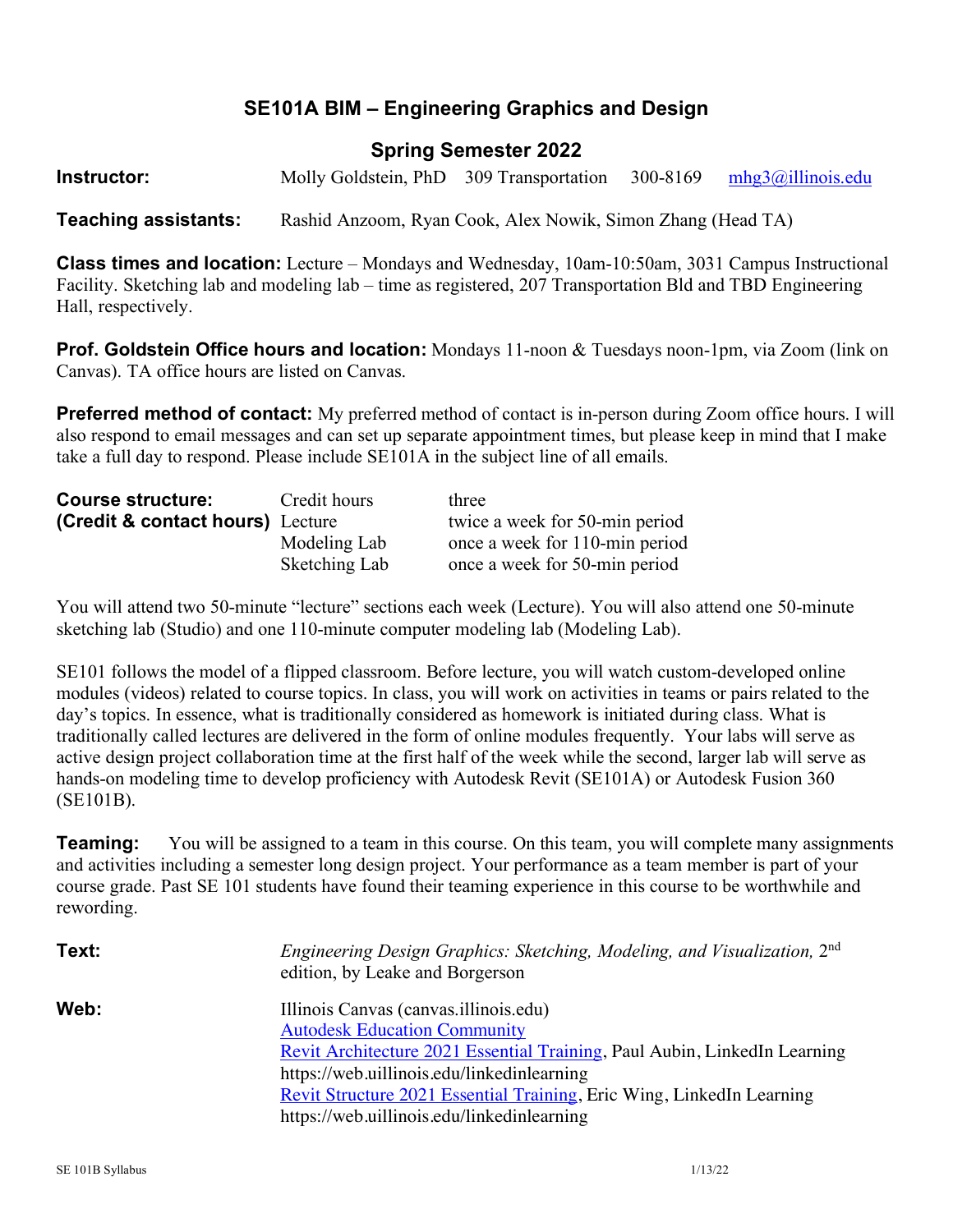| <b>Supplies:</b> | Portable storage device (USB flash device or portable HD)<br>Mechanical pencils $-0.5, 0.7$ mm                                                                                                                                                                                                 |
|------------------|------------------------------------------------------------------------------------------------------------------------------------------------------------------------------------------------------------------------------------------------------------------------------------------------|
| Software:        | <b>Autodesk Revit (SE101A)</b><br><b>Canvas.</b> The SE101 teaching team will communicate with you primarily via<br>Canvas outside of class. Within Canvas, you will have access to course<br>announcements, schedule, assignments, practice exams, grades, feedback, and<br>course resources. |
|                  | <b>CATME:</b> You will use CATME to submit information used for Team Formation<br>and Peer & Team Evaluations                                                                                                                                                                                  |
|                  | <b>Digication.</b> The <b>Digication</b> platform will serve as your online portfolio                                                                                                                                                                                                          |

#### **Course Goals:**

- 1. To develop spatial visualization and reasoning skills.
- 2. To gain familiarity with the standards and conventions of engineering design graphics.
- 3. To use building information modeling (BIM) software as a design, visualization, and information extraction tool. Emphasis placed upon learning BIM concepts and techniques.
- 4. To gain exposure to other BIM tools (e.g., for concept design, field work, analysis) commonly used in the building modeling process.
- 5. To develop sketching skills using pencil and paper, and digital tablets.
- 6. To introduce engineering design methodology, and to demonstrate the role of graphics in the engineering design process.
- 7. To provide insight into the product design process, in particular as it relates to the architecture and functionality of the product.

- **Grading:** 35% Design Project (25% Team, 10% Individual)
	- 20% Sketching Quizzes
	- 16% Lab assignments (modeling, sketching) drop 1 lowest
	- 10% Theory quizzes (2 at 5% each)
	- 15% Modeling Test
	- 4% Participation in Lab, Lecture, Lecture Worksheets, Pre-labs

In this course, we will be assigning +/- letter grades.

Please note the total points in the course will be out of a possible 2000, and assignments will be scaled to appropriately match the percentages at the end of the semester.

The purpose of grading is to assess your understanding and utilization of the concepts taught in the course, and to provide you with feedback about the strengths and weaknesses evident in your work. Full credit may be awarded on items that are mostly correct even if the work still contains errors in understanding. Therefore, it is important that you not only check your score on a particular assignment or exam, but also review the feedback provided by the graders. This feedback will help you improve your understanding of the concepts being assessed and, in turn, improve your performance on future work.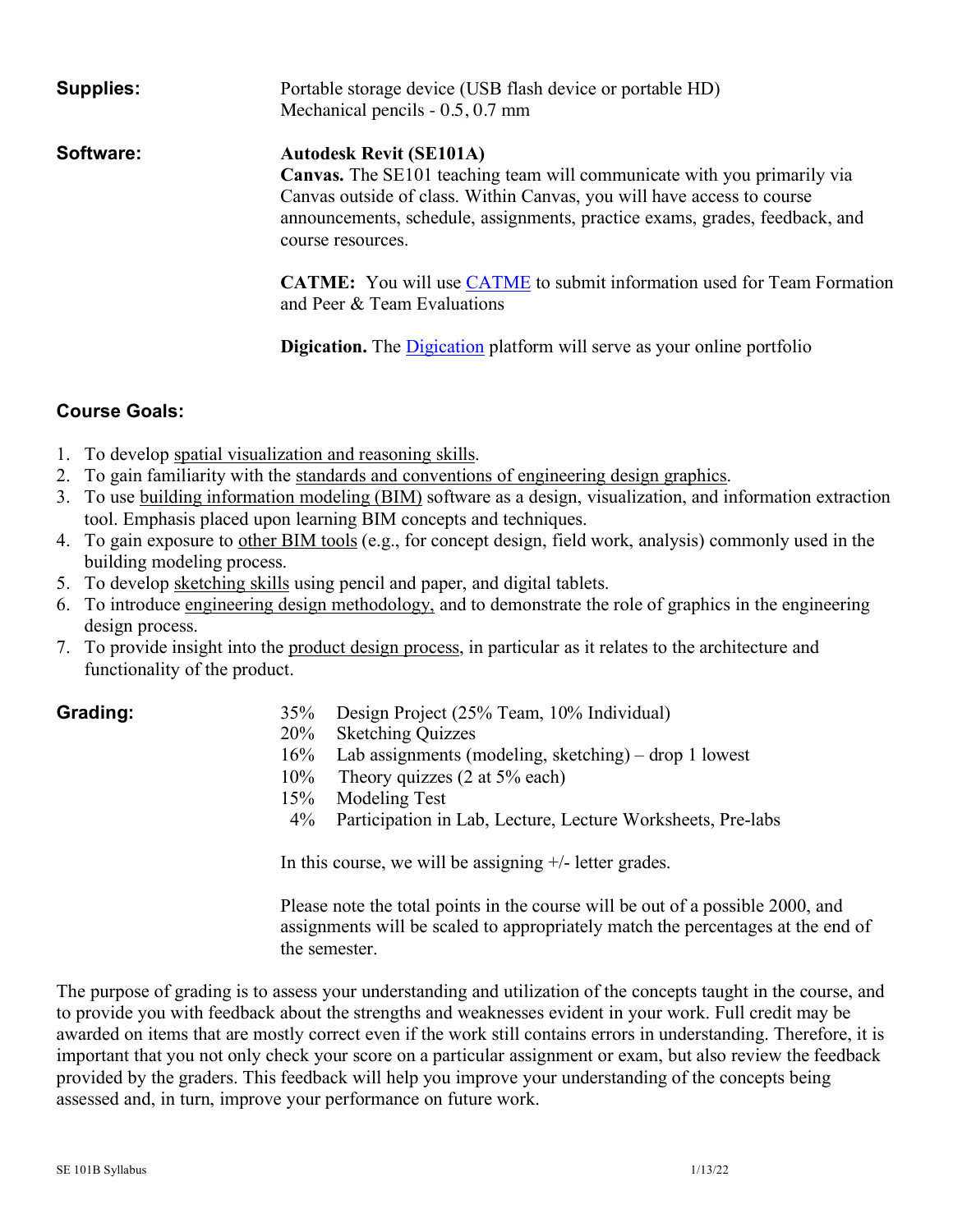**Concerns About Grading.** If you have concerns about how an assignment was graded, send an email to your graduate teaching assistant (TA) with a detailed description of the concern within seven days after the graded assignment was revealed in Canvas. Please see Communication with the Teaching Team (below) for proper email etiquette.

| <b>Teaching Team:</b>                      | Each SE 101 section is served by a teaching team that includes one instructor<br>(Professor Goldstein), one graduate teaching assistant (TA), and a team of<br>undergraduate lab assistants (LA). See the Course Contacts in Canvas for names<br>and contact information for your section's TA and LAs.                                                                                                                                                                     |
|--------------------------------------------|-----------------------------------------------------------------------------------------------------------------------------------------------------------------------------------------------------------------------------------------------------------------------------------------------------------------------------------------------------------------------------------------------------------------------------------------------------------------------------|
| <b>Class Participation:</b>                | SE 101 embraces the idea that everyone in our learning environment helps shape<br>the environment so that it is positive and productive for all. This includes arriving<br>for class on time and being prepared, focusing on course activities during class,<br>controlling your behavior to minimize distractions to those around, and engaging<br>with others in a respectful and professional manner.                                                                    |
|                                            | All students are expected to participate in class by regularly attending lecture and<br>labs, by preparing adequately for class (through assigned readings and deliberate<br>practice work), and by actively participating in class discussions and activities.                                                                                                                                                                                                             |
| <b>Academic Integrity:</b>                 | We will follow Articles 1-401 through 1-406 of the Student Code (beginning at<br>http://studentcode.illinois.edu/article 1_part4_1-401.html). This rule defines<br>infractions of academic integrity, which include but are not limited to cheating,<br>fabrication, and plagiarism. You are responsible for following these guidelines. If<br>you have any questions about whether something would be an infraction, consult<br>with the instructor before proceeding.     |
|                                            | In SE101, you will submit both individual and team assignments. While team<br>assignments are understood to be the work of a team, individual assignments you<br>submit must be your own work.                                                                                                                                                                                                                                                                              |
|                                            | The instructional team periodically checks student work for various forms of<br>academic dishonesty. This check is performed manually and also via automated<br>similarity checkers. If academic dishonesty occurs, consequences may include:<br>A zero on the entire assignment or exam in question<br>Forwarding your name to the Office of the Dean of Students via FAIR (Faculty<br>$\bullet$<br>Academic Integrity Report)<br>A lowered or failing grade in the course |
| <b>Request for Special Accommodations:</b> | University of Illinois and SE101 strives to make learning experiences as                                                                                                                                                                                                                                                                                                                                                                                                    |
|                                            | accessible as possible. If you anticipate or experience physical or academic                                                                                                                                                                                                                                                                                                                                                                                                |

barriers based on disability, please discuss options with your instructor. You are also encouraged to contact the Disability Resources & Educational Services (DRES) Center (contact information below). If you are eligible for academic accommodations because you have a documented disability that will affect your work in this class and/or at an exam, please schedule an appointment with Professor Goldstein as soon as possible to discuss your needs. At these meetings,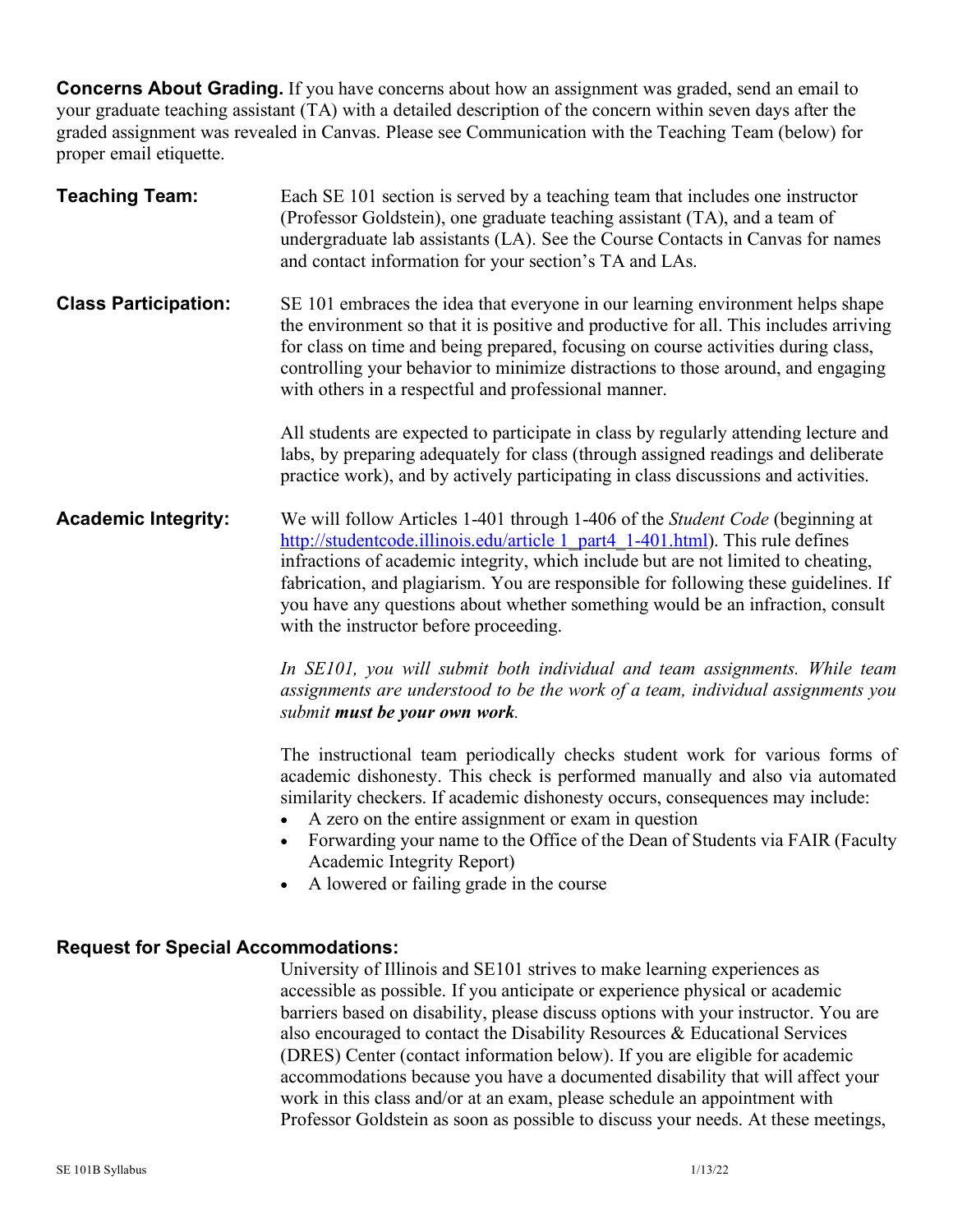bring your "Letter of Accommodation" that you obtained from DRES so that I can make proper accommodations for you.

To obtain disability-related adjustments and/or auxiliary aids, students with disabilities must contact the course instructor and the Disability Resources and Educational Services (DRES) as soon as possible. To contact DRES, you may visit 1207 Oak St., Champaign, call 217.333.4603, email disability@illinois.edu or go to the DRES website.

Please also schedule a private meeting with the course instructor to discuss your needs and requirements. All accommodations will try to be met once you selfidentify. Please note accommodations are not retroactive to the beginning of the semester but begin the day you contact your professor with a current letter of accommodation from DRES.

**Diversity Statement:** UIUC is committed to equal opportunity for all persons, regardless of race, ethnicity, religion, sex, gender identity or expression, creed, age, ancestry, national origin, handicap, sexual orientation, political affiliation, marital status, developmental disability, or arrest or conviction record. We value diversity in all of its definitions, including who we are, how we think, and what we do. We cultivate an accessible, inclusive, and equitable culture where everyone can pursue their passions and reach their potential in an intellectually stimulating and respectful environment. We will continue to create an inclusive campus culture where different perspectives are respected and individuals feel valued.

#### **Communication with the Teaching Team:**

When communicating with members of your SE 101 teaching team, your email must originate from your Illinois email account and include:

- Your name
- SE 101 section number and team number (once teams are assigned)
- Topic (e.g. assignment name)
- A detailed description of your concern

Allow at least 24 hours for emails to be answered.

For professional communication, make sure your email is:

- appropriately addressed to the recipient (e.g., not "Hey," but "Dear Professor"),
- includes a helpful subject line with SE101 & Section included (e.g., "SE101 ABC: Question about SA2"),
- written in complete sentences,
- specific (e.g., not "I have a question on the assignment" but "I have a question on part 2 of problem set 3"),
- concluded with an expression of appreciation for the reader's time or help.

#### **Material Copyrights**

The SE 101 materials and their notes are copyrighted or derivatives of copyrighted materials and shall not be sold, bartered, or posted on sites such as Course Hero, Chegg, and Quizlet without express permission from your instructor and the Associate Head of ISE.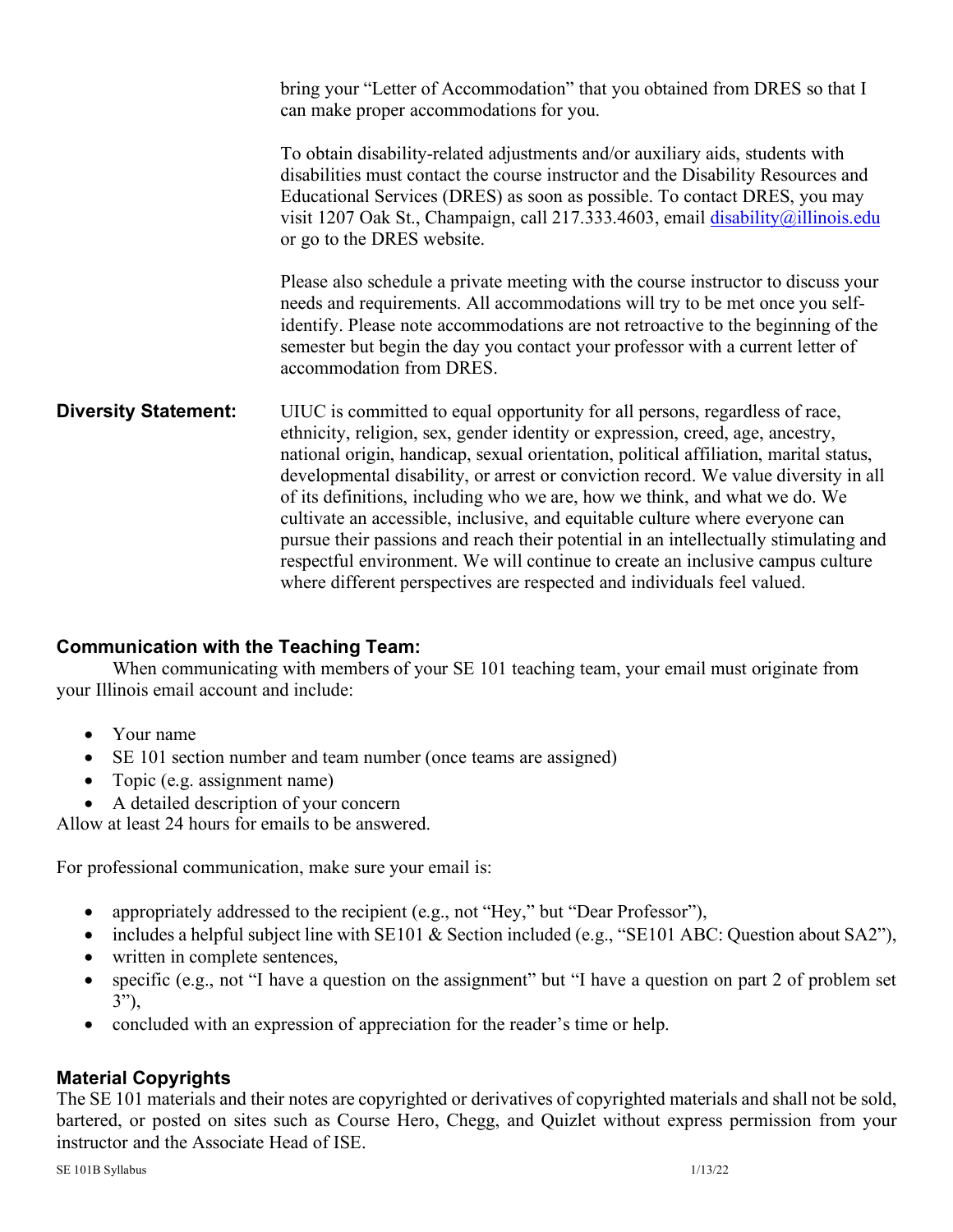# **SE101A REVIT SCHEDULE, SPRING SEMESTER 2022**

| Week           | Date          | <b>Topic</b>                                 | <b>Readings</b>                                        | Pre-lecture                                                            | <b>Lecture Worksheet</b>                | Studio:<br>Sketching &<br><b>Visualization</b>            | Pre-labs                      | <b>Modeling</b>                                                   | Design<br>Project              |
|----------------|---------------|----------------------------------------------|--------------------------------------------------------|------------------------------------------------------------------------|-----------------------------------------|-----------------------------------------------------------|-------------------------------|-------------------------------------------------------------------|--------------------------------|
| -1             | $17-$<br>Jan  | $1. \text{MLK} - \text{no}$<br>class         |                                                        |                                                                        |                                         | <b>No Class</b>                                           |                               |                                                                   |                                |
|                |               | 2. Course<br>introduction                    |                                                        |                                                                        | <b>Informed Design</b>                  |                                                           | Revit Installation<br>& Setup | <b>BIMA0</b> Revit<br>Quick Start                                 |                                |
| $\overline{2}$ | $24 -$<br>Jan | 3. Intro to BIM                              | Ch <sub>2</sub> (23-32),<br><b>BIM</b><br>Handbook Ch1 | Revit Videos (see<br>Compass)                                          | Intro to BIM, Building<br>Essentials    | SA1: Freehand<br>sketching                                |                               |                                                                   |                                |
|                |               | 4. Levels, grids,<br>foundations             |                                                        |                                                                        |                                         |                                                           | Establishing<br>Datums        | <b>BIMA1</b> : Revit<br>Foundations                               |                                |
| $\overline{3}$ | $31 -$<br>Jan | 5. Projection<br>theory<br>(perspective)     | Ch <sub>3</sub> (37-43),<br>Ch13 (327-<br>336)         | Projection theory,<br>part 1                                           | Projection theory                       | Design project,<br>lab orientation                        |                               |                                                                   | Intro &<br>Kick-off            |
|                |               | 6. Structures:<br>Columns &<br>beams, floors |                                                        | None                                                                   | Consider Foundations,<br>superstructure |                                                           | <b>Loading Beams</b>          | BIMA2:<br>Superstructure                                          |                                |
| $\overline{4}$ | 7-Feb         | 7. Perspective<br>sketching                  | $Ch3(51-52),$<br>Ch13(336-<br>343)                     | 1-pt perspective<br>sketching, 2-pt<br>perspective sketching<br>videos | Perspective practice                    | SA2: Perspective<br>sketching                             |                               |                                                                   | Design<br>teams<br>established |
|                |               | 8. Walls,<br>section views                   |                                                        |                                                                        | Teaming and Diversity                   |                                                           | Wall Drawing<br>Methods       | BIMA3:<br><b>Enclosure Part</b><br>1 (Conventional<br>Walls)      |                                |
| 5              | $14-$<br>Feb  | 9. Oblique $\&$<br>isometric<br>sketching    | $Ch3(52-61)$                                           | iso to oblique<br>sketching, 6b oblique<br>to iso sketching            | Iso2obl & obl2iso<br>practice           | SA3: Isometric<br>$&$ oblique<br>sketching                |                               |                                                                   | <b>Building</b><br>selection   |
|                |               | 10. Curtain<br>walls & roof                  | Construction<br>Drawings                               | Construction<br>drawings pre-lecture                                   | Construction drawings<br>group activity |                                                           | Curtain Wall<br>Types         | BIMA4:<br><b>Enclosure Part</b><br>2 (Curtain<br>$Walls + Roots)$ |                                |
| 6              | $21 -$<br>Feb | 11. Projection<br>theory (parallel)          | $Ch3(43-51)$                                           | Projection theory,<br>part 2                                           | Projection theory<br>(parallel)         | $\overline{SQ1}$ (on $\overline{SA2}$ ) -<br>in sketching |                               |                                                                   | Design<br>Project<br>Data      |
|                |               | 12. Doors and<br>windows; Stairs             | $Ch3(60-61)$ ,<br>Ch13 (343)                           | Review for Theory<br>Test #1                                           | Review slides                           |                                                           | <b>Glass Door</b>             | BIMA5:<br>Openings                                                | Manage.,<br><b>Site Visits</b> |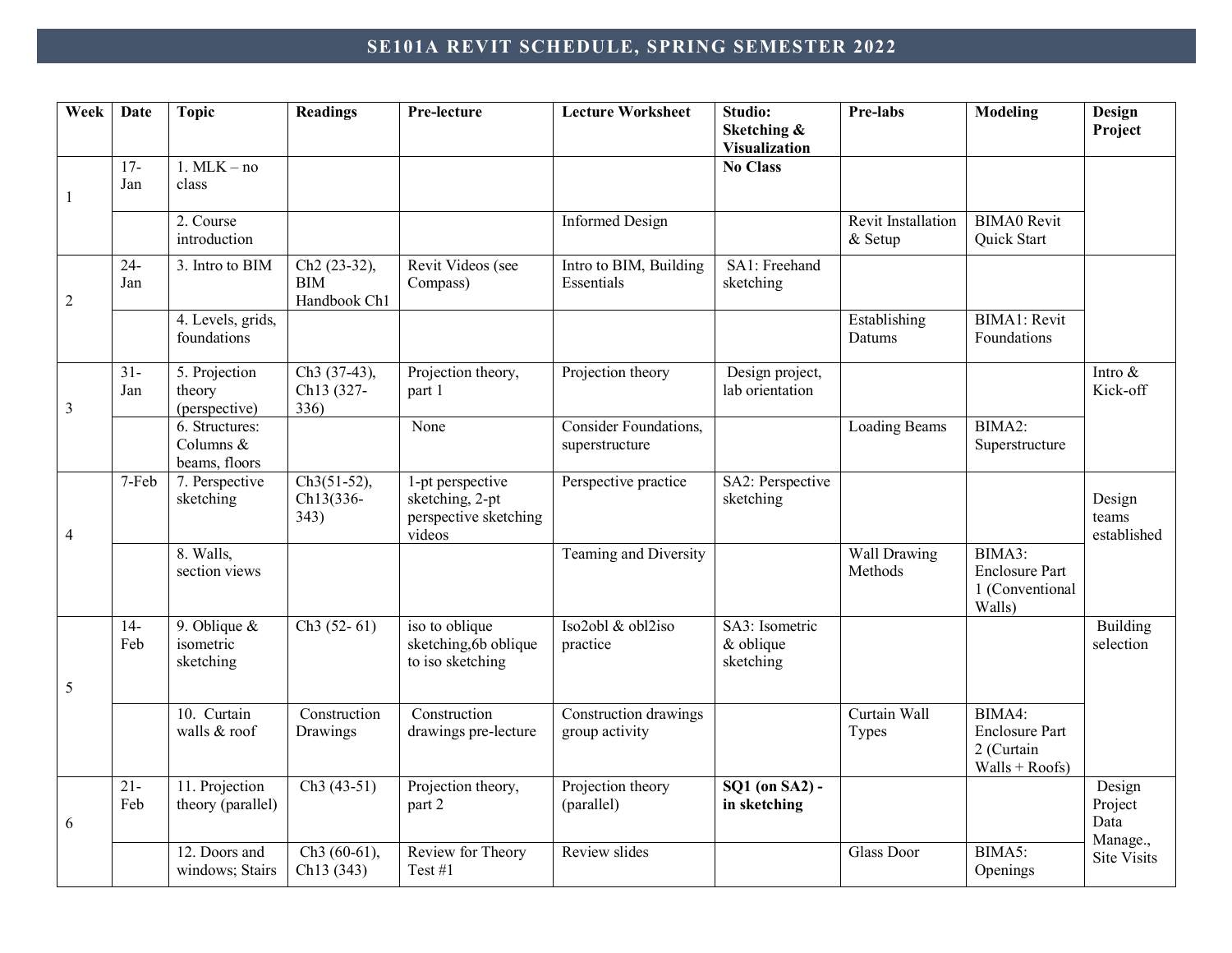## **SE101A REVIT SCHEDULE, SPRING SEMESTER 2022**

|                  |                              |                                                                  |                                           |                      |                                               |                       |           | (Doors,<br>windows,<br>skylights,<br>stairs)  |                                                            |
|------------------|------------------------------|------------------------------------------------------------------|-------------------------------------------|----------------------|-----------------------------------------------|-----------------------|-----------|-----------------------------------------------|------------------------------------------------------------|
| $\boldsymbol{7}$ | $28 -$<br>Feb                | 13. Review                                                       |                                           | None                 | Kahoot test review<br>game                    |                       |           |                                               |                                                            |
|                  |                              | 14. Theory<br>Test & SQ2                                         |                                           | None                 | Theory Test #1 &<br>SQ2 (on SA3) -<br>lecture |                       |           | Modeling<br>midterm review                    |                                                            |
|                  | $7 -$<br>Marc<br>$\mathbf h$ | 15. Team DP<br>time                                              |                                           | None                 | Team DP time;<br>Introduce Sketchup           | Design review         |           |                                               | Design<br>Review 1<br>(in)<br>sketching),<br>Interim       |
| $8\,$            |                              | 16. No lecture                                                   |                                           | None                 | No lecture                                    |                       |           | <b>Modeling</b><br>midterm exam               | Report 1<br>due $EOW$ ;<br><b>CATME</b><br>Peer Eval<br>#1 |
| 9                |                              |                                                                  |                                           |                      | Spring Break - No Class                       |                       |           |                                               |                                                            |
| 10               | $\overline{21}$<br>Mar       | 17. Multiviews,<br>Product<br>definition:<br>working<br>drawings | Ch <sub>4</sub> (83-96),<br>Ch8 (247-260) | Multiviews           | Multiviews practice                           | SA4: Multiviews       |           |                                               |                                                            |
|                  |                              | 18. Rooms,<br>schedules                                          |                                           |                      |                                               |                       | Elevator  | <b>BIMA6</b> : Rooms<br>& Schedules           |                                                            |
|                  | $28 -$<br>Mar                | 19.<br>Visualization<br>techniques                               | $Ch4(96-104)$                             | Missing views        | Missing views practice                        | SA5: Missing<br>views |           |                                               |                                                            |
| 11               |                              | 20.<br>Components,<br>ceilings, views                            |                                           | None                 | SQ3 (on SA4)                                  |                       | Entourage | BIMA7:<br>Furnishing/<br>Interior<br>Modeling |                                                            |
| 12               | $4-$<br>April                | 21. Section<br>views                                             | Ch5 (146-157)                             | Section views videos | Section views practice                        | SA6: Section<br>views |           |                                               | Design<br>review 2<br>(in)<br>modeling);                   |